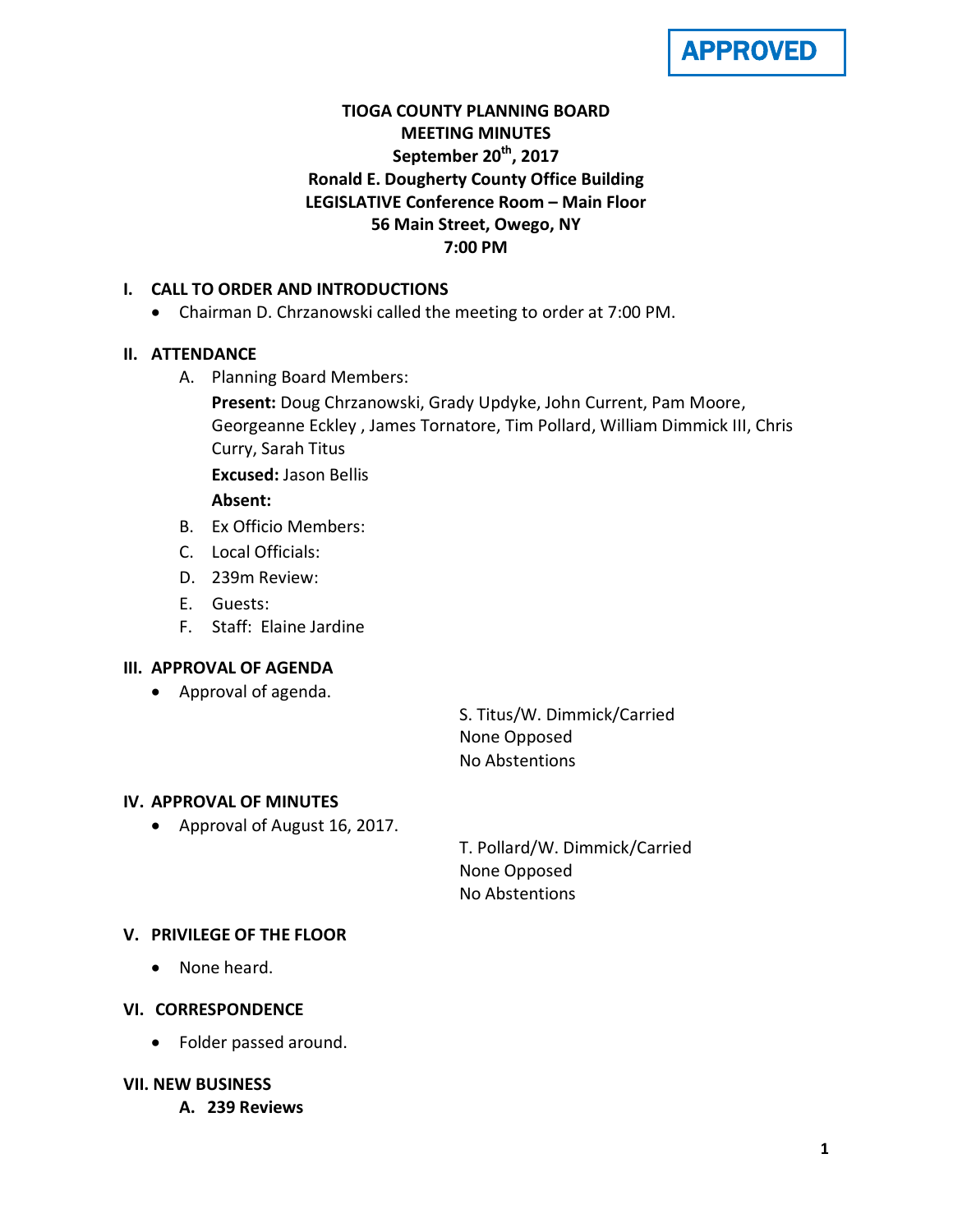

# **1. County Case 2017-020: Town of Berkshire, Adoption, Comprehensive Plan Update**

The Berkshire Town Board and Planning Board worked diligently together to update their Comprehensive Plan from 2000 over about a year-long effort. The Plan Update is simple, concise and well organized, making it easy to understand the community's vision of the future in Berkshire.

Staff recommends approval of the comprehensive plan update, with the suggestion to put the Town Board adoption date on the cover.

**T. Pollard** stated that the Town Board is having a work session tonight that is the public hearing to solicit public input on the plan. Also, the conclusion is blank because we would like the Town Board to make a statement here, and will include the process taken to write this plan update for posterity sake.

**P. Moore** had the following suggestions for changes, both on page 16 under the Economic Development section Agriculture heading:

- Separate the first bullet so one bullet states just "Encourage and support local agriculture" and the other bullet references the farmer's market.
- Add a bullet that states that agricultural crops is the preferred or most suitable land use occurring in floodplain areas because it does not result in loss of life or structural property.

#### **Motion to recommend approval of the comprehensive plan update:**

| P. Moore/J. Current/Carried |                |
|-----------------------------|----------------|
| Yes                         | q              |
| Nο                          | ŋ              |
| <b>Abstention</b>           | 1 (T. Pollard) |

#### **VIII. REPORTS**

- A. Local Bits and Pieces
	- **1. Town of Candor J. Bellis** 
		- Not in attendance

#### **2. Town of Nichols** – P. Moore

• Town has condemned two houses

#### **3. Town of Berkshire - T. Pollard**

- New Code Enforcement Officer Scott Kismarcik
- New Town Justice
- Public hearing for the draft Comp Plan had 10 attendees

#### **4. Town of Tioga –** D. Chrzanowski

- The RR has finally unplugged the eight-foot culvert in Smithboro
- **5. Village of Waverly** W. Dimmick III